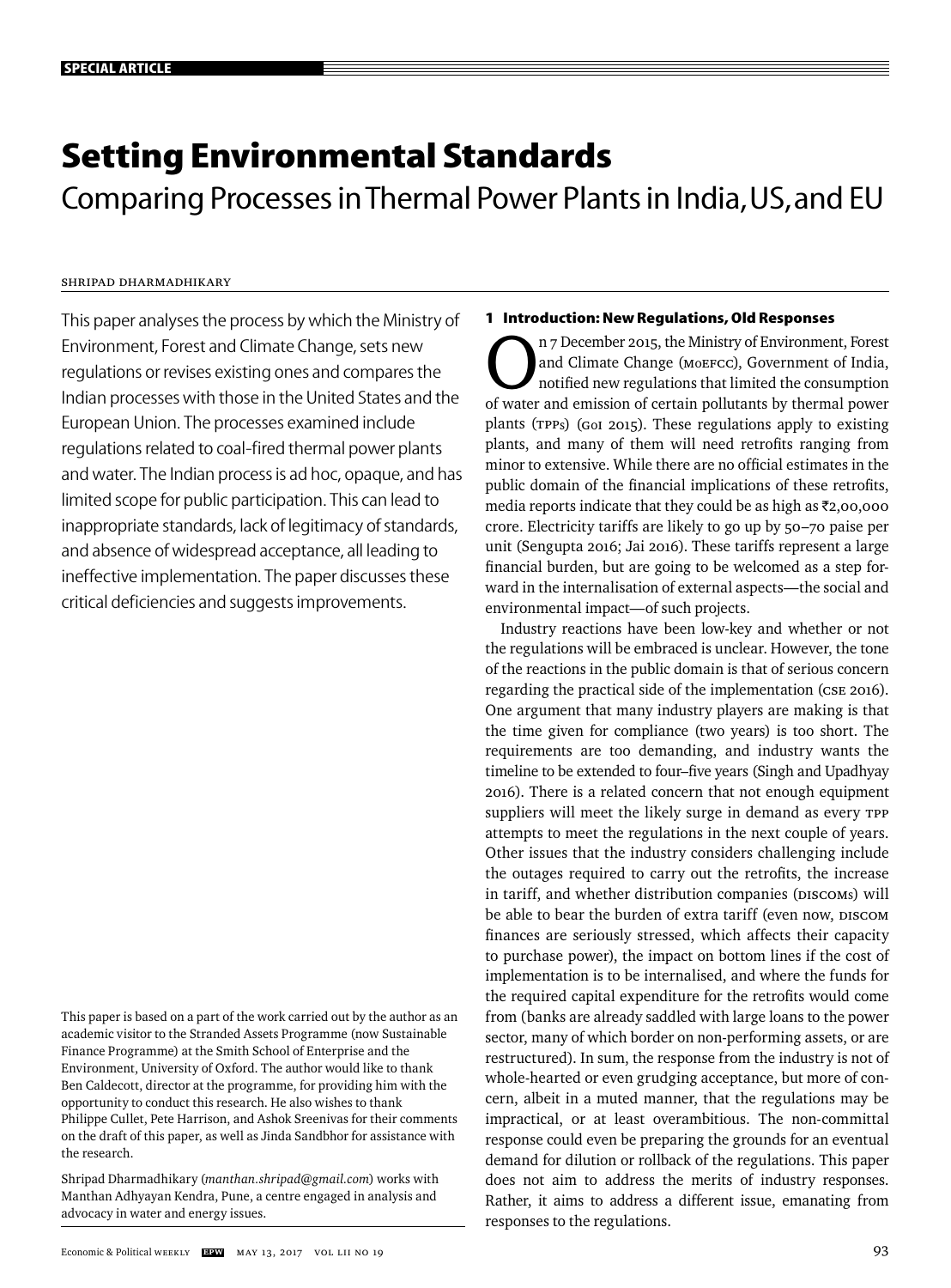#### **SPECIAL ARTICLE**

## **2 Anticipating Responses**

An obvious thought that comes to mind when looking at industry responses is that these are fairly predictable ones, and prima facie are not unwarranted. Hence, one would expect that these concerns would have been anticipated, and that the MoEFCC would have their responses to these concerns in place when announcing the new regulations. The MoEFCC would have attempted to proactively take a stand on these anticipated industry responses, suggesting ways to allay these concerns, or explaining why the concerns were unjustified. For example, the MoEFCC could have published an explanation as to how the retrofits required by the regulations could indeed be implemented in two years. By doing this when the regulations were released, it could pre-empt and allay concerns, and demonstrate how the regulations could be met, thus increasing the chances of their timely and effective implementation. So, why did the MoEFCC not take these measures? During the process of framing regulations, did the MoEFCC consider the problems likely to arise during their implementation? If it did, then why is it not responding to the industry? Indeed, why must it wait for the industry to raise concerns? Can the MOEFCC not publish explanations suo motu, simultaneously with the release of the regulations?

These questions are equally valid with regard to the concerns of the industry and the concerns of all stakeholders. If the industry is concerned that there is not enough time to make the changes necessary to meet the regulations, this is also a concern for the people affected by TPP emissions. In the case of affected stakeholders, they would want the regulations to be met within the mandated time frame, or even earlier. Thus, they would be eager to understand how the MOEFCC has decided that two years would be sufficient-or necessary-for all TPPs to meet the regulations. This would help the MoEFCC in their endeavour to achieve early implementation by ensuring that no stakeholder raises unjustified concerns that delay instituting all the required measures.

## **3 Larger Questions about Setting Standards**

Questions related to anticipating implementation problems and industry responses are part of a set of larger questions about the very process of setting these regulations and standards. These include questions concerning the criteria for setting specific standards, the justifications for various regulations and whether they are shared transparently with the public, the parties involved in the process of framing regulations, the process of dealing with comments on draft regulations, and so on. Questions on the process are critical because a good process for framing regulations is crucial to ensuring that regulations are robust, are widely accepted, are able to anticipate and address responses, and are implemented effectively.

Unfortunately, the entire process of the MoEFCC setting regulations is not transparent and has other critical lacunae. This paper attempts to analyse the process by which the MoEFCC sets new regulations or revises existing ones and compares them to similar processes in the United States (US) and the European Union (EU), in order to highlight important deficiencies and suggest improvements to the MoEFCC process. The examination will be in the context of regulations related to coal-fired TPPs and water.

#### **4 Setting Environmental Standards in the US**

This paper examines the process for setting standards in the US<sup>1</sup> by studying the "Steam Electric Power Generating Effluent Guidelines—2015 Final Rule," which are the regulations finalised by the us Environmental Protection Agency (EPA), in September 2015 (EPA 2015c). These rules set the limits for the quantity of effluents discharged by thermal power plants using steam for electricity generation, including coal-based thermal power plants. The rules set "new or additional requirements for waste water streams from the following processes and byproducts: flue gas desulfurization, fly ash, bottom ash, flue gas mercury control," and some others (EPA 2015c). The Clean Water Act (CWA) of the US requires the EPA to establish effluent limitation guidelines (ELGs). The CWA prohibits the discharge of any pollutant into any waterbody without the express permission to do so. ELGs must be incorporated into all water pollution discharge permits issued to units in that sector. Moreover, ELGs represent the minimum requirements for all permits, although a permit may require more stringent controls if necessary (Harrison 2016).

The process of setting new regulations begins with the EPA asking "… if a regulation is needed at all … The Agency researches the issues and, if necessary, proposes a regulation, also known as a Notice of Proposed Rulemaking (NPRM)" (EPA 2015e). The proposal is subsequently listed in the Federal Register so that members of the public can look at it and submit comments. Importantly, along with the text of the rule, supporting documents are also made available publicly. The EPA reviews the comments and then finalises the rules. The value of the process comes from some key elements, described below.

#### **4.1 Comprehensive Background Status Study**

In 2009, the EPA brought out its first document related to this rule revision. This document addressed the issue of whether regulation was needed. It summarised

(t)he information collected and analyzed by the United States Environmental Protection Agency (EPA) to review discharges from steam electric power generating facilities and to determine whether the current wastewater discharge regulations for these operations should be revised. EPA's review of wastewater discharges and treatment technologies evaluated a range of waste streams and processes. (EPA 2009: xii)

#### The 233-page report captured the

[i]ndustry overview, data on wastewater characteristics of coal-fired plants, a description of applicable wastewater treatment technologies, a discussion of trends in the use of air pollution controls, and a description of environmental impacts. (EPA 2015d)

Thus, well before any new rule was proposed, the EPA came out with a detailed, comprehensive background document that looked at the industry status, pollution generation by the industry, and state-of-the-art treatment and control technologies. This study not only allowed the EPA to answer the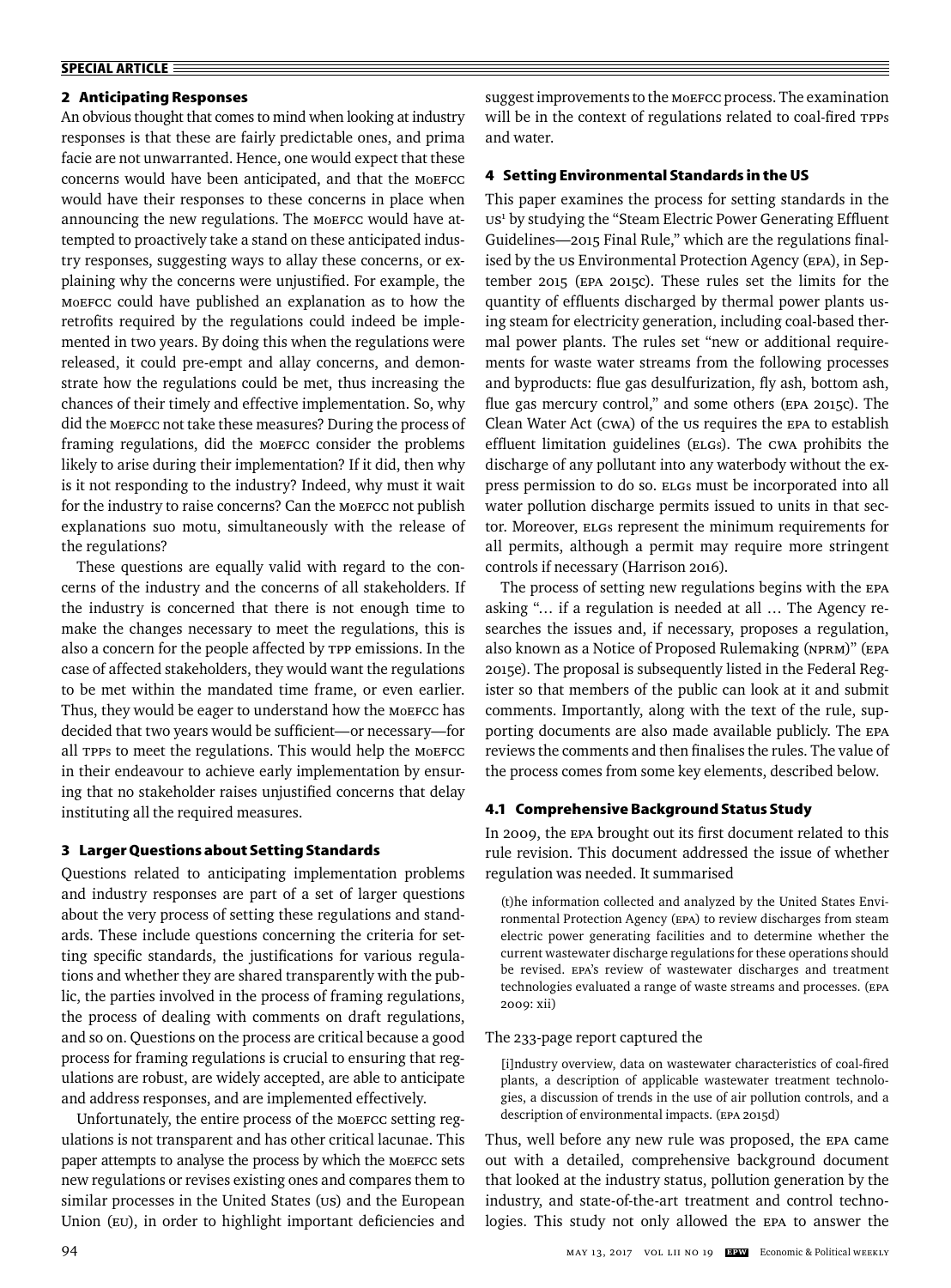question of whether a new regulation was needed (it was, they found) but also allowed it to identify critical pollutants.

# **4.2 Draft Rule and Supporting Documents**

Based on this detailed study, the EPA then drafted the rule, and on 7 June 2013, placed the proposed rule in the Federal Registry (EPA 2013a), inviting comments by 6 August 2013 (later extended to 20 September 2013). Importantly, this 113-page document "identified four preferred alternatives for regulation of discharges from existing sources." Each of the options offered would reduce pollutants to different levels and also included different costs.

The draft rule was accompanied by four supporting documents. The Technical Development Document<sup>2</sup> dealt with "the effluent guidelines and the engineering analysis behind them, including identification of pollutants of concern, characterisation of waste water streams, pollution treatment and prevention technologies etc." The Environmental Assessment of the Proposed Effluent Limitations document "[e]valuates environmental concerns and potential exposures (wildlife and humans) to pollutants commonly found in combustion wastewater discharges from steam electric power plants, and estimates the environmental improvements associated with proposed regulatory options." The Benefit and Cost Analysis for the Proposed Effluent Limitations document gives the "[s]ummary of the societal benefits and costs expected to result from implementation of the proposed effluent guidelines." The Regulatory Impact Analysis document presents an "[a]nalysis of the costs and economic impacts of the proposed effluent guidelines. [I]t also provides information pertinent to meeting several legislative and administrative requirements."

These documents are several hundred pages long, are prepared in advance of the proposed rules, and provide the technical basis for preparing the rule. They also provide the data and logic used by the EPA in proposing the rule. These documents, therefore, are very important to understand the rationale behind the rule and to provide comments and input.

#### **4.3 Comments and Consultation**

The draft rule, published on 7 June 2013, was open to public comments until 20 September 2013. There was also at least one public hearing in which people could make oral submissions. The EPA also conducted a webinar on the proposed rule on 20 August 2013, in which it made a detailed presentation on the rule, and people could question a panel of five members from the EPA, including experts like an engineer, an economist, and a biologist (Jordon 2013). Further, the webinar also provided the contact information of people who could to be approached for additional—technical and economic—information. All the comments (a total of 3,334) are available on the EPA website, which also has all the documents related to the consultation process (EPA 2016).

The EPA published the final rule on 3 November 2015. The final rule was 67 pages long and contained detailed explanations and the rationale for why the regulations were set the way they were. The final rule also presented several of the comments that were considered and why and how they were incorporated (or not) into the rule. The entire process, from initiating the studies to publishing the final rule, took close to a decade. The need for a comprehensive study of the steam-based generating plants was first identified in 2005 (EPA 2009) and the study was published in 2009. The time between the publication of the draft rule and the final rule was around two years and five months.

## **4.4 Key Elements of the Process**

The process of creating new regulations in the us, as described above, reveals some important characteristics. First, the process involves comprehensive background studies that cover all important aspects like industry status, technology of production, key pollutants, pollution control technologies, health and environmental effects, and the cost-benefit analysis of various pollution control regulations. Second, the rationale and justifications for the proposed and final regulations and their various components are presented in detail, and the responses to comments are provided. Thus, in a sense, the draft and final rules are both "reasoned" ones. Third, there is a high level of transparency in the process. Part of the transparency comes from presenting the reasoning behind the rule. This is enhanced by the fact that all comments, discussions, and supporting documents are in the public domain by default.3 Further, there are proactive attempts to communicate the contents of the rule and the rationale behind it through webinars and by making people available to respond to queries.<sup>4</sup> Fourth, significant opportunities for public participation are built into the process. Many of the transparency mechanisms also encourage and enhance meaningful participation by the public.

Importantly, the process is institutionalised and standardised, which helps ensure that all the elements are followed (EPA 2015e). Moreover, the principles of transparency and public participation are enshrined in the law itself. As Pete Harrison—an attorney at Waterkeeper Alliance who is also trained as an environmental scientist—explains:

In the USA, most administrative rulemaking processes are governed by the Administrative Procedures Act (APA). For major rulemaking processes like the ELG updates, the APA requires, at a minimum, public notice of the proposed rule and a 30-day public comment period, after which the agency must consider the comments in finalizing the rule and include the rationale for including or rejecting input from the public comments. The APA also prohibits "arbitrary and capricious" action by government agencies, and from this stems the obligation for the agency proposing a rule to include all relevant documentation to support its decisions.5 (Harrison 2016)

Burrows and Garvey (2011) provide a good summary of the APA. Last

is an important feature of the Clean Water Act and us law that citizens can sue the government to force it to do its job. Even after EPA identified the need to update these effluent limitation guidelines, it failed to update them for several years, and environmental NGOs had to sue [the] EPA to compel action. (Harrison 2016)

#### **4.5 Implications of the Process**

While this process of setting new regulations has many good aspects, it should not be confused with the rules themselves. Indeed, regulations around coal mining and burning and rules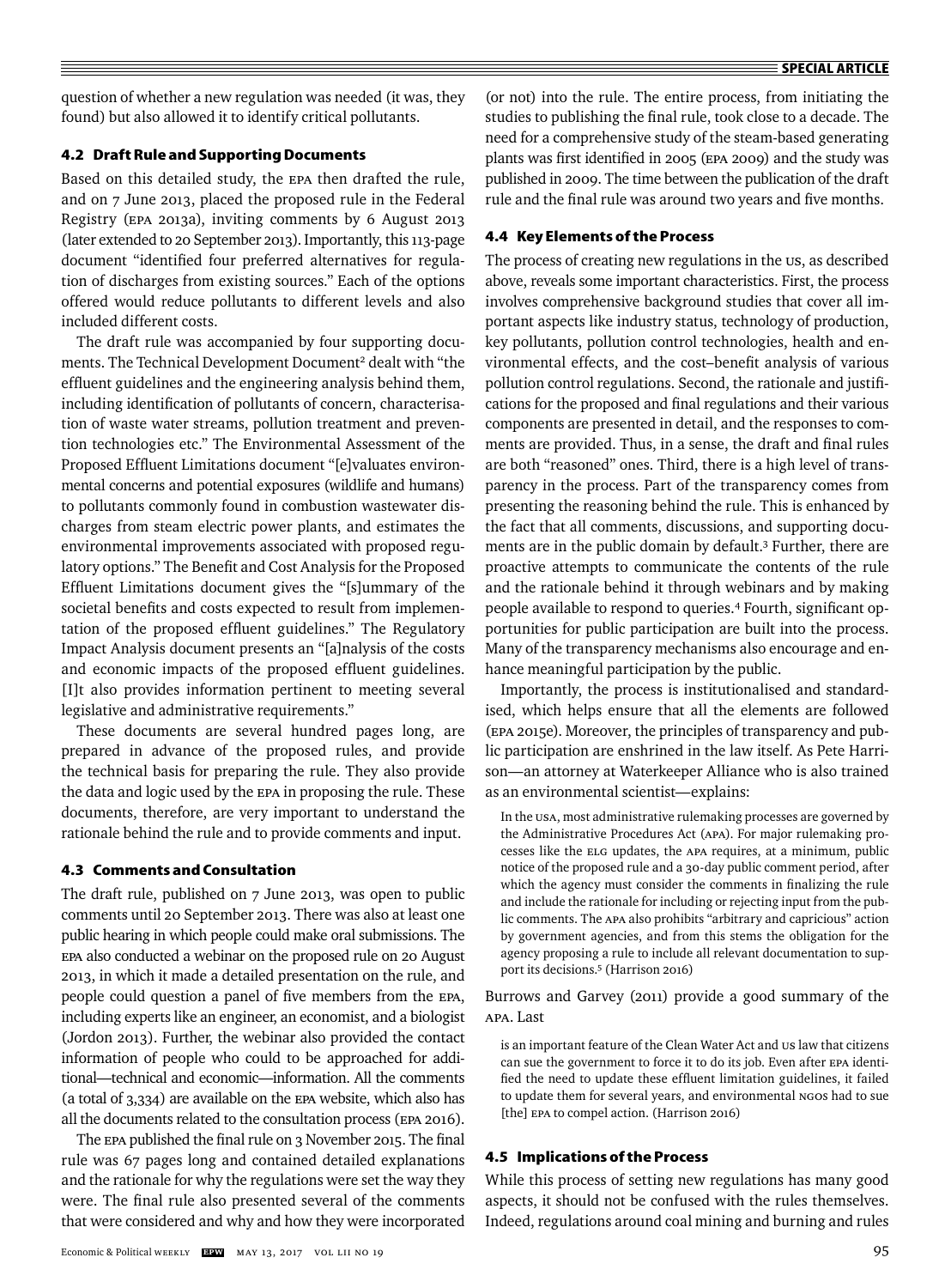#### **SPECIAL ARTICLE**

controlling the impact of these units on water have been weak in the US. In a statement in response to the new EPA Rule of 30 September 2015, Michael Brune, executive director of the Sierra Club said,

For decades, the coal industry has been dumping unlimited toxic waste into our waterways—and the Obama Administration just turned off the spigot.

Thousands of miles of waterways and hundreds of bodies of drinking water have been contaminated by the coal industry's dangerous exploitation of weak laws by pouring harmful heavy metals, including mercury and arsenic, and other chemicals into our water. The new safeguards announced by the Environmental Protection Agency will put an end to that, slashing pollution by more than 3 billion pounds every year. (2015)

#### Pete Harrison said that although

[d]ecades overdue, EPA's new limits will finally address the country's biggest source of toxic water pollution … While the rule still fails to address waste leaking from old, inactive coal ash ponds, it will steer the industry away from the all-too-common practice of piping ash slurry into huge, unlined waste pits next to our rivers and lakes. That's a big step forward. (Waterkeeper Alliance 2015)

Indeed, the EPA itself admits in its webinar when first proposing the new rule:

EPA first promulgated effluent guidelines for this industry sector in 1974 … But it has been more than 30 years now since they were last amended, back in 1982. The Steam Electric effluent guidelines apply to discharges from approximately 1100 fossil-fueled and nuclearfueled plants … And what we have found is that those regulations are ineffective for removing many of the pollutants that are present in these waste streams, such as dissolved metals and nutrients. (EPA 2013b)

It is interesting that until recently, several such rules in the US were weaker than the corresponding regulations in India, where the process of setting regulations is much weaker and far more opaque; we deal with the Indian process later in this paper. For example, while Indian regulations since 2009 have required full (100%) utilisation of the ash generated by coalfired power plants, the us has had no such requirement. However, it would be wrong to dismiss the effectiveness of a strong, transparent, and participatory process in creating good regulations. In fact, just as a weak process can create strong regulations, a weak process can, and often does, create lax regulations, as is also seen in India. The advantage of a good process for creating new regulations is that such a process can help to create robust regulations, ensures wider acceptance of the regulations, and legitimises the rules greatly. All of this contributes to better implementation.

Indeed, implementation is the most striking difference between the scenarios in the us and India. Even if some regulations are superior in India, they are not implemented or are not implemented effectively. In the us, even if some regulations are weaker, they are implemented more effectively. In fact, the ease with which the Indian system sometimes produces strong regulations may well have to do with India's record of non-implementation! When one is confident that implementation will be weak and not mandated, strong rules become easier to accept, and resistance to the creation of such rules is lesser, since they remain mostly confined to the rule book. The Indian rules related to the mandatory 100% utilisation of ash from coal plants is one such example; the rule is grossly violated in practice.

# **5 Setting Environmental Standards in the EU**

The EU has 24 member countries, which include two of the biggest coal producers of the world—Germany and Poland along with some of the biggest importers and users of coal (World Coal Association 2014). Coal accounts for about 25% of the electricity produced in the EU, apart from being an important energy source in other industries (European Commission 2015). The EU has a process that is similar to the US, in that it defines emission standards based on the best available technologies. The EU legislation for controlling pollution from TPPs has been in the form of several directives.<sup>6</sup> Plants covered by the Large Combustion Plants (LCP) Directive (European Union 2008) were also covered by the Integrated Pollution Prevention and Control (IPPC) Directive (European Union 2015). The IPPC and six other directives were recast into the Industrial Emissions Directive (IED), which was adopted on 24 November 2010 (European Commission 2014). The IED repeals the IPPC and other directives with effect from January 2014, except the LCP which was repealed from 1 January 2016.

Under the IED, all coal-based power plants must have a permit based on the requirements of the directive. As a related Greenpeace report, *Smoke and Mirrors*, explains,

Industrial installations, including coal-fired power plants must have an environmental permit based on the requirements of the IED ... The permit includes binding emission limits (e g, for sulphur dioxide, nitrogen oxides) based on what the Best Available Techniques (BATs) can achieve. The BATS are defined in so-called BAT reference documents (BREFs). (Greenpeace 2015)

Thus, the BATs are at the core of the emission standards or the rules that regulate emissions. These are defined in the BAT reference documents (BREFs), which give "information on a specific industrial/agricultural sector in the EU, on the techniques and processes used in this sector, current emission and consumption levels, techniques to consider in the determination of the best available techniques (BAT) and emerging techniques." The BREF document also has a section called "BAT conclusions," which lays "down the conclusions on best available techniques. According to Article 14(3) of the IED, BAT conclusions shall be the reference for setting the permit conditions to installations covered by the Directive" (European Commission 2016). In other words, the BREF document is a comprehensive survey of the concerned industry (in our example here, TPPs), its production processes, the pollutants it generates, methods of control and treatment of pollution, and also recommendations of the best available technologies to abate pollution.

The latest BREF related to coal power plants is from 2006, titled "Reference Document on Best Available Techniques for Large Combustion Plants, July 2006" (European Commission 2006). Currently, the EU is updating this and a draft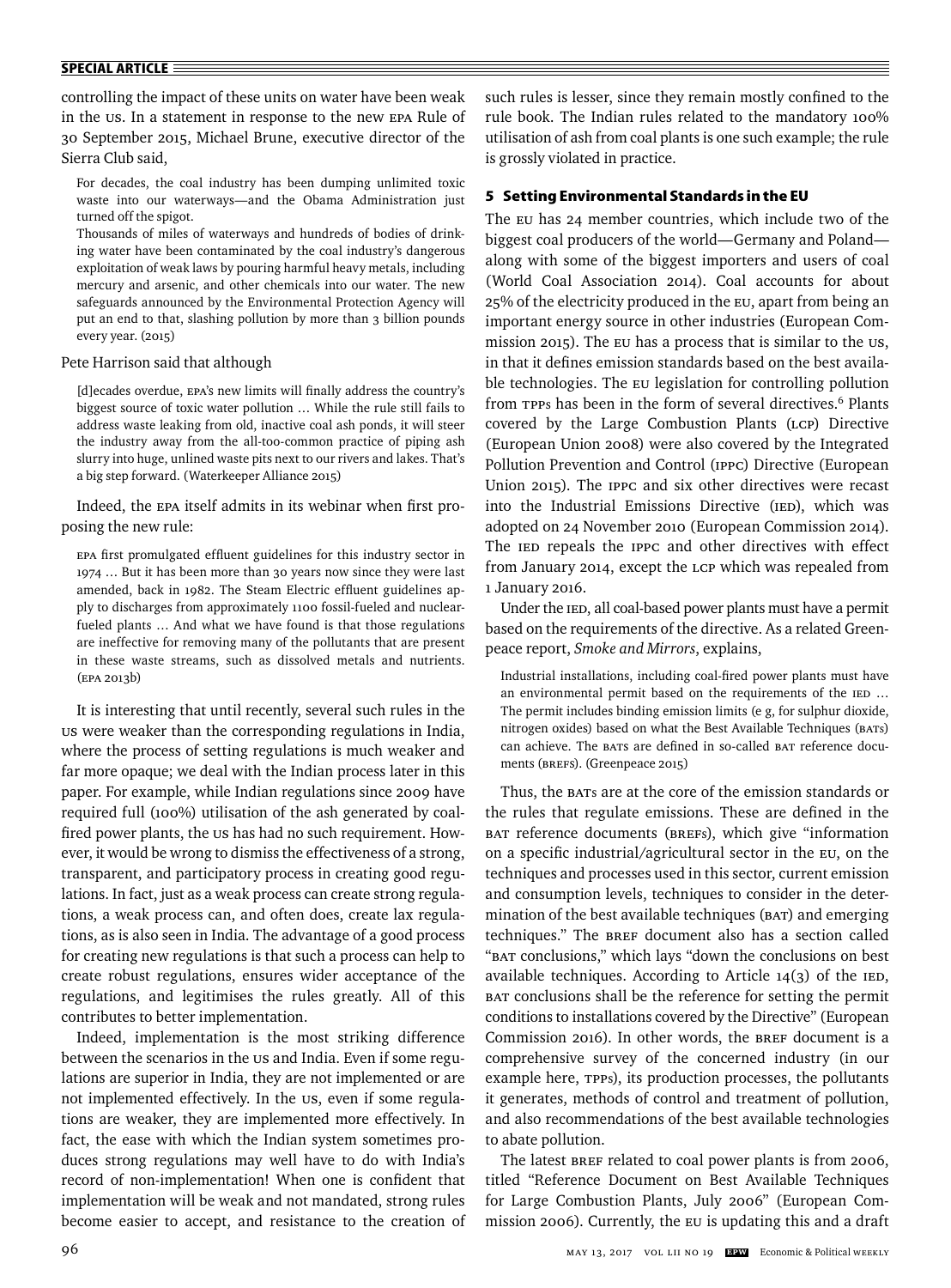BREF has been published, dated June 2016 (Joint Research Centre 2016).

The BREFs are prepared through a process which involves the participation of major stakeholders, including industry and non-governmental organisations (NGOs). The process is also enshrined in the law, that is, within the directive. Article 13 of the IED defines this process. The article requires the commission to initiate an exchange of information and also to set up a forum which includes the member states and all the key players mentioned earlier. The forum also sets up technical working groups to carry out the necessary studies. The draft finalised by the forum is also made publicly available, though it is not clear if there is a process for seeking, considering, and incorporating comments from the general public. However, the directive makes public participation in the actual permit granting process imperative.

It may be mentioned that BREFs do not set legally binding standards, but as per Article 14(3) of the IED, they only provide reference guidelines for permit conditions, including emission limits, which are set while keeping in mind the objectives of the directive and local conditions. However, considering that general principles laid out in Article 11 of the IED require that "the best available techniques are applied" and "no significant pollution is caused;" it is clear that BREFs provide a floor for environmental and emission standards.

Thus, the process for setting emission standards in the EU shares many characteristics with the process in the us. Particularly, a common feature is the preparation of comprehensive studies that form the basis for setting the standards. This process provides good opportunities for public participation, involvement of NGOs enshrined in the laws, transparency at all stages of the process, and provision of the rationale and justifications for the suggested standards.

One of the important tools in fostering transparency and accountability in the pollution monitoring sector is the European Pollutant Release and Transfer Register (E-PRTR). According to its website,

- [The E-PRTR] is the Europe-wide register that provides easily accessible key environmental data from industrial facilities in European Union Member States … The register contains data reported annually by more than 30,000 industrial facilities covering 65 economic activities across Europe.
- For each facility, information is provided concerning the amounts of pollutant releases to air, water and land as well as off-site transfers of waste and of pollutants in waste water from a list of 91 key pollutants including heavy metals, pesticides, greenhouse gases and dioxins for years 2007 onwards.
- The register contributes to *transparency and public participation in environmental decision-making*. (European Environment Agency 2015, emphasis in original)

The data can be searched and viewed facility-wise, industry-wise, or pollutant-wise through a geographic information system (GIS) interface. The facility-wise data, for example, will give the basic information about the facility, including its geographic location and emission rates for key pollutants. The data are also categorised according to river basin, which is very important when considering water pollution data. The site also provides detailed information about the 91 pollutants being monitored, including their characteristics, the health risks they pose, and overall impact. The site allows users to download the data.

While not strictly a part of the regulation setting process, by promoting transparency and accountability, such tools help improve the quality and depth of public participation in the regulation setting processes. Hence, they are important in making regulation setting more effective.

The US EPA has an even more diverse and detailed set of public search tools (EPA 2015a). These include:

(i) Enforcement and Compliance History Online (ECHO), which is a detailed data search and access repository that "allows users to find and download information on permit data, inspections, violations, enforcement actions, and penalties."

(ii) "Envirofacts" is a single point of access to US EPA environmental data.7

(iii) CWA discharge monitoring report (DMR) Pollutant Loading Tool is a tool that "helps users determine who is discharging, what pollutants they are discharging and how much, and where they are discharging."8

(iv) My warens Mapper "Displays snapshots of EPA Office of Water program data and enables … (creation of) customised maps at national and local scales."9

# **6 Setting Environmental Standards in India**

The Environment Protection Act, 1986 (EP Act) empowers the Government of India to "take all measures as it deems necessary or expedient for the purpose of protecting and improving the quality of the environment," including "laying down standards for the quality of environment in all its aspects" and "laying down standards for emission or discharge of environmental pollutants from various sources whatsoever."<sup>10</sup> The power to make rules under Section 25 of the EP Act further elaborates these powers. However, the EP Act does not say anything about the process through which standards are created or modified. Nor does the act or the rule say anything about requirements of transparency or public participation in the process. Similarly, there is no other publicly available document that lays down the process by which the central government or the Central/State Pollution Control Boards (CPCB/SPCB) create standards for pollution control. Much of the process is hidden from the public, including recent processes like the setting of new regulations for water consumption and emissions from TPPs, which took place in 2015.

During the research for this paper, we sent several queries to the MoEFCC and the CPCB for information about the Indian process for setting environmental standards. None of the queries were acknowledged or responded to. This is in line with past behaviour of the MoEFCC, because even invited public submissions are not acknowledged. However, a very senior official of the Pollution Control Board informed us of the process, under the agreement that he would not be quoted. Additionally, another former chairperson of the CPCB also discussed the process with us.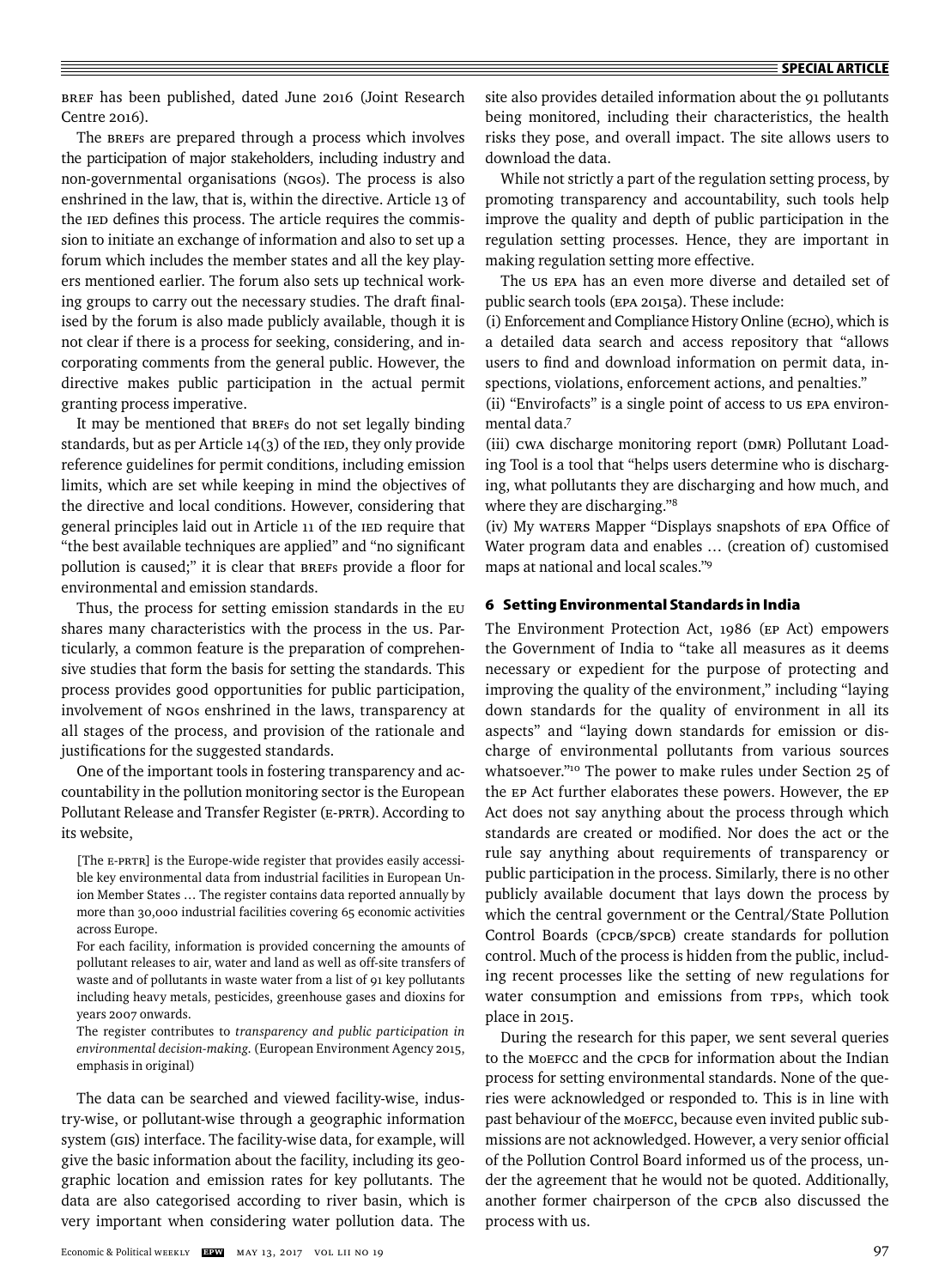#### **SPECIAL ARTICLE**

From both these conversations, it appears that the process for setting environmental standards in India is broadly similar to the processes in the US or EU. To quote the senior official:

From 1974 to 1986, the mechanism was that the Central Pollution Control Board developed these standards through a consultative process for each industry. These were called 'Minimal National Standards'. State Boards adopted these standards and they could prescribe more stringent standards but not dilute these … In 1986 came the EPA. A comprehensive study of the sector is done—the manufacturing process, the raw materials, effluent discharges, control measures, [and] treatment measures. Then there is a two-stage consultation mechanism. One, with the peer industrial peers. This one is for seeking technical and economic feedback. This goes to the core group. That is the inter-ministerial and technical experts. Then it goes to the CPCB. After CPCB approval, this goes to the Ministry, which notifies the standard. Before that the draft standard is put into the public domain for comments … The basic documents which do the sectoral comprehensive study are called the COINDS series. (Comprehensive Industrial Document Series)

While it appears to have many necessary key elements, in practice, the process is a shadow of what it should be. We examine the process with respect to regulations established in December 2015 that govern water consumption and emission norms of TPPs (henceforth, we will refer to these as the December 2015 Standards).

Let us start from the comprehensive sector study. The latest such study on the coal power generation sector, as per the website of the CPCB that lists all the Comprehensive Industry Document Series (COINDS) publications, is from 1986 (CPCB 2016). The document was prepared as a part of the Minimal National Standards series—the pre-EP Act era (CBPCWP 1986). The document itself is not available on the website, and we could only obtain a photocopy of the last copy left in the CPCB library. The copy is a summary of the original, which is no longer available at all. The document is 18 pages long.

So, the question arises as to what "comprehensive sectoral study" was used by MoEFCC when preparing the December 2015 Standards. MoEFCC either used a 30-year old "comprehensive" 18-page study, or it used a more recent study which is has not been made publicly available. It is worth mentioning that there are four other COINDS documents that may be relevant to the thermal power standards, and all of them are from 1984–86 period.<sup>11</sup> Regarding the specific standards themselves, the MOEFCC put up a draft notification of the December 15 Standards on its website on 15 May 2015, and it invited comments from the public. The entire draft was three pages long, and consisted only of the proposed standards for water consumption and emissions for TPPs. No reasons were presented as to why the standards were being proposed at the levels they were. There were no references to any papers or background studies that may have been used to prepare these standards. While the senior official quoted earlier mentioned a two-stage consultation mechanism of discussions with industrial peers and a core group—that is, the inter-ministerial and technical experts—the draft made no mention of any such consultations. There is no public knowledge of whether or not such consultations took place.

The MoEFCC received a large number of comments on the draft. Comments were not even acknowledged—at least not the comments made by us and others we know. No information about the comments—the number of comments received, commentators, or the comments themselves—was published.12 There were no opportunities to seek clarifications on the contents of the draft. On 7 December 2015, the MoEFCC published the final notification in the gazette, thus enforcing the standards. The final notification was five pages long, which included the Hindi and the English versions. The final notification was the same as the draft, except for a typo in a date which had been corrected. However, there was no indication of whether and how the received comments had been considered by the MoEFCC, and the reasons for rejecting or accepting any of the comments were not disclosed either. Just as with the draft, the final notification did not include any reasons or justifications for why the standards were set at the level they were. Thus, it is clear that process of setting environmental standards, at least for TPPs in India, is completely opaque; it has severely limited scope for public participation. This can potentially lead to inappropriate standards, a lack of legitimacy in the standards created, and an absence of widespread acceptance of the standards. From the two interviews that we had with former and current officials of the CPCB, it appears that there is supposed to be a process in place. However, this process is not documented, standardised, or publicly stated.

On 10 November 2015, we filed a request under the Right to Information Act to the CPCB, asking: "Are there any guidelines, manuals or circulars which lay down the process of setting up pollution standards for air and water for thermal power plants?" The response was clear and unambiguous: "There are no guidelines, manuals or circulars which lay down process of setting standards for air and water for thermal power plants."13 This means that the process is not binding either by law or through a written protocol. Thus, the actual process undertaken is highly susceptible to discretionary changes. Further, combined with the fact that the actual process undertaken is not public knowledge, it is highly unaccountable.

While we have examined the process of setting standards for TPPs thus far, the process for setting of standards in other cases is quite similar.

## **7 Recommendations**

Environmental concerns, including those surrounding the impact of pollution on health, are growing. With increased public awareness and the increased pace of economic activities, the importance of establishing adequate and robust standards is also growing. This requires that the process of setting environmental standards be created on solid grounds. To this end, drawing from the Indian, US, and EU case studies, we recommend the following:

(i) The MoEFCC should draw up a comprehensive and transparent process for setting environmental standards, which should also have a provision for meaningful and substantial public participation. Public participation should be welcomed at all stages of setting standards.

(ii) In the Indian context, it is important that such public participation includes input from independent experts, civil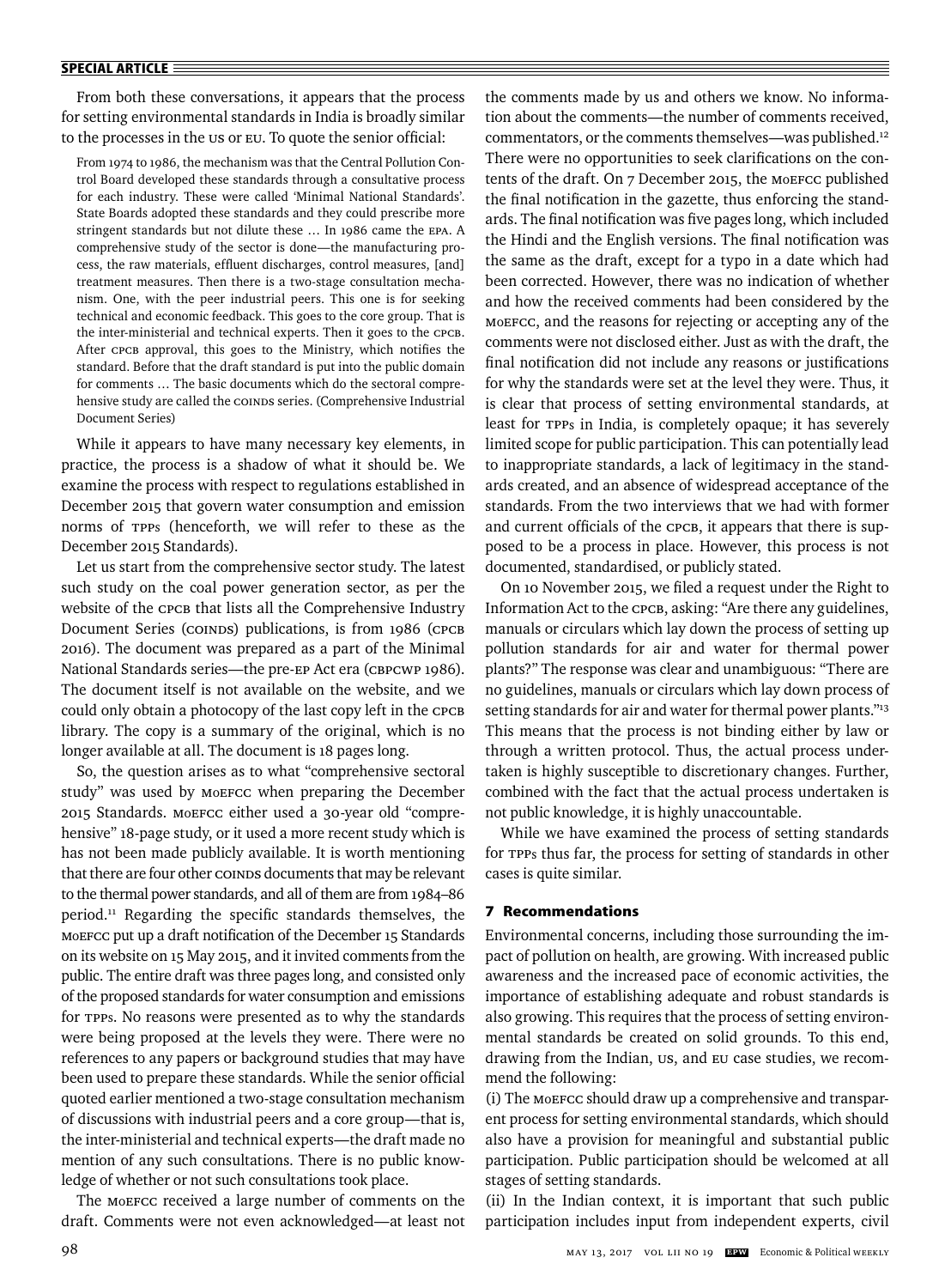society actors, and also people directly affected by the environmental impact of economic activities and pollution.

(iii) Such a process should be standardised, but also be flexible enough to meet the needs of different sectors.

(iv) The process should be codified through guidelines, manuals, and protocols as appropriate, and it should have legal backing.

(v) The provisions of transparency and public participation should be enshrined in law.

(vi) The process of setting up such a process must be undertaken in a transparent and participatory manner.

(vii) The standards should be based on comprehensive sector studies that list the key processes in the sector, important environmental issues and the pollutants that cause them, potential health and other impacts of pollutants, methods of avoiding, mitigating, and managing these impacts and pollutants, and a cost-benefit analysis of such methods.

(viii) The reasoning and justification behind the standards must be presented clearly and in detail. This is particularly important when standards are to be revised because of changing situations, changing technologies, etc.

(ix) The standards should be subject to regular reviews. Such reviews should be conducted at specified time intervals and can be triggered by specific situations, which should be indicated in the process of setting the standards.

(x) In anticipation of establishing a structured process for setting standards, the MoEFCC should immediately initiate comprehensive industry studies, which are already envisaged in the COINDS series of the CPCB. These studies should be

# Notes

- 1 This paper is not meant to be a comprehensive description of the process, nor is it meant to capture all the legal nuances. It attempts to draw out broadly the key concepts and elements of the process which are necessary to frame effective regulations. Moreover, this paper does not intend to discuss the effluent or water quality standards themselves, but limits itself to comparing the processes through which these are set.
- 2 This is not the full title of the document. Similar, the other three titles are also not the full titles. The full titles of all the documents, their descriptions, and the documents can be found on the EPA website (2015b). The descriptions quoted in the text are from this webpage.
- 3 In some cases, the agency may redact parts of the submissions "such as those containing private or proprietary information, inappropriate language, or duplicate/near duplicate examples of a mass-mail campaign" (EPA 2016).
- 4 We do not know how promptly and effectively queries are responded to.
- 5 There are several other places where these principles are enshrined. For example, see Section 307(a)(2) of the Clean Water Act, or the "Executive Order 13563 of January 18, 2011— Improving Regulation and Regulatory Review."
- 6 A "directive" is a legislative act that sets out a goal that all EU countries must achieve. However, it is up to the individual countries to devise their own laws on how to reach these goals (European Union 2016).
- 7 "Envirofacts," United States Environmental Protection Agency, https://www3.epa.gov/enviro/.
- 8 Clean Water Act DMR Pollutant Loading Tool, United States Environmental Protection Agency, https://cfpub.epa.gov/dmr/.
- 9 My WATERS Mappers, United States Environmental Protection Agency, https://watersgeo. epa.gov/mwm/.
- 10 Section  $3(1)$ , Section  $3(2)(iii)$ , and Section  $3(2)$ (iv) of the Environment Protection Act 1986. The Water (Prevention and Control of Pollution) Act, 1974 also empowers the Central and State Pollution Control Boards to "lay down, modify or annul" standards for stream or well, or the effluent standards for sewage and trade effluents. Section  $16(2)(g)$  and Section  $17(1)(g)$ .
- 11 These are the "Comprehensive Industry Document on Gas-based Thermal Power Plant" and four documents in the Emission Regulations series (Part I–IV).
- 12 We were subsequently able to obtain the set of comments under the Right to Information Act (RTI). However, the comments have not been suo moto published. Access to these still requires significant time under the RTI Act process.
- 13 Letter from CPCB to Shripad Dharmadhikary, No. B-33014/7/2009/PCI-II/16087, 3 December 2015.

#### **REFERENCES**

- Burrows, Vanessa and Todd Garvey (2011): *A Brief Review of Rulemaking and Judicial Review,* Washington DC: Congressional Research Service.
- CBPCWP (1986): "Minimal National Standards Thermal Power Plants, Comprehensive Industry

undertaken in an integrated and truly comprehensive manner, and the studies should include the participation of various key actors, including those mentioned above. They can also draw from the large body of knowledge the MoEFCC and CPCB already have in place.

(xi) A proper pollution inventory monitoring mechanism can be tremendously beneficial to setting up standards and effectively implementing them. Such a mechanism, whose data are publicly accessible, should also be set up simultaneously.

# **8 Conclusions**

Growing levels of economic activity, mounting pollution, and environment and public health hazards have led to the urgent need to institute adequate norms and standards to control and manage these issues. The current process for creating norms is ad hoc, not properly codified, subject to arbitrary changes, opaque, and has little place for public participation. This leads to standards that are likely to be inadequate and inappropriate and may cause the developed standards to lack legitimacy or wide acceptance. All of these imply less effective implementation, which is already a weakness of the Indian environmental regime.

There is a need to establish a comprehensive, transparent, and participatory process of setting environmental standards that is backed by research studies. In setting up such a process, officials can draw useful lessons from similar processes in other regions, including the us and the EU, which have been discussed in this paper. Such a process should be properly codified and have appropriate legal backing.

> Document Series COINDS/21/1986," New Delhi: Central Board for the Prevention and Control of Water Pollution.

- CPCB (2016): "Comprehensive Industry Document Series (COINDS)," Central Pollution Control Board, http://cpcb.nic.in/Publications\_Dtls. php?msgid=3.
- CSE (2016): "New Environmental Norms for the Power Sector: Proceedings and Recommendations of the Stakeholder Workshop," New Delhi: Centre for Science and Environment.
- EPA (2009): "Steam Electric Power Generating Point Source Category: Final Detailed Study Report," United States of America: United States Environment Protection Agency.
- (2013a): "Effluent Limitations Guidelines and Standards for the Steam Electric Power Generating Point Source Category; Proposed Rule," *Federal Register,* Vol 78, No 110, pp 34432–34543. (2013b): "Steam Electric Power Generating
- Effluent Guidelines—Proposed Rule: Transcript

# Economic&PoliticalWEEKLY

*available at*

# **Life Book House**

Shop No 7, Masjid Betul Mukarram Subji Mandi Road Bhopal 462 001 Madhya Pradesh Ph: 2740705